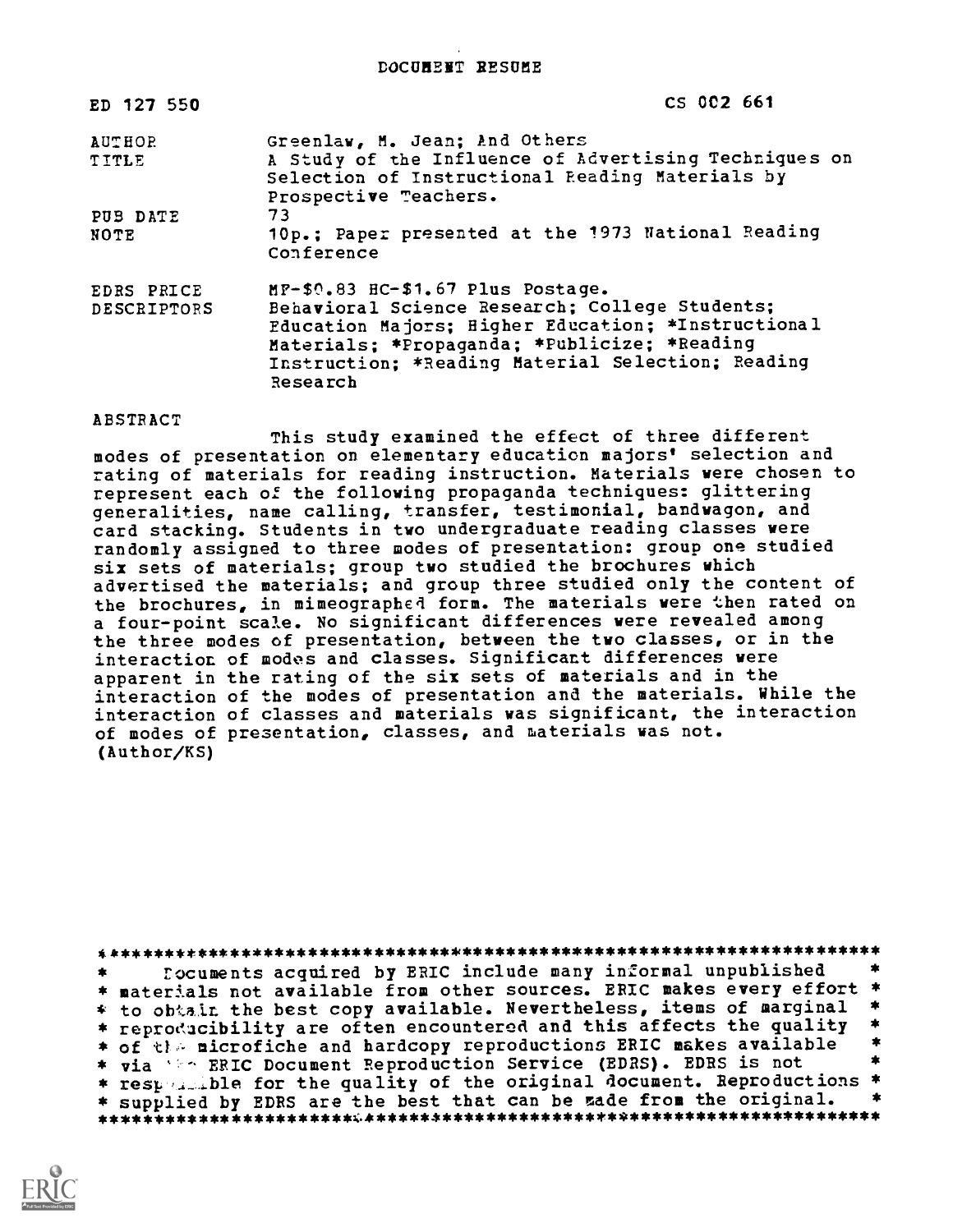## U.S. DEPARTMENT OF HEALTH. EDUCATION & WELFARE<br>NATIONAL INSTITUTE OF<br>EQUCATION

THIS DOCUMENT HAS BEEN REPRO-<br>DUCED EXACTLY AS RECEIVED FROM<br>THE PERSON OR ORGANIZATION ORIGING STING IT POINTS OF VIEW OR OPINIONS<br>STATED DO NOT NECESSARILY REPRE-S ALED OU NOT NECESSANILY NEFNET<br>SENT OFFICIAL NATIONAL INSTITUTE OF<br>EDUCATION POSITION OR POLICY

 $\mathsf{pr} \otimes \mathsf{sp}(\ell, \mathsf{S}_0 \ell, \mathsf{P}_0) \cap \mathsf{f}(\mathcal{G}) \cap \mathsf{Pr}(\mathsf{P} \mathsf{H}^{\mathsf{G}}(\mathcal{G}) \mathsf{p}_{\ell, \mathsf{G}}) \cap \mathsf{f} \in \mathsf{M}_{\mathsf{F}} \cap \mathsf{G}^{\mathsf{G}} / \mathsf{P}$ **HIGHTED MATERIAL HAN HELM GRANTED PH.** 

## M. Jean Greenlaw

BOD M. DEPTOTds<br>TO ERIC AND ORGANIZATIONS CONSULTING PROFINAGINE MENTS WITH THE NATIONALITY<br>DUCTON IOUTSOE THE IERRATION<br>OUSTON IOUTSOE THE IERRATION FOR<br>SYSTICS IN OUTSOE THE IERRATION FOR<br>PROFINAGINE MENTS WITH THE NATIONALITY<br>PROFINAGINE MENTS WITH THE NATIONALITY

**PERMISSION TO REPRODUCE THIS FORY** PIGHTED MATERIAL HAS BEEN GRANTED BY Sidney Benton

TO ETHE AND CROANIZATIONS OPERATING NOEN AUREEMENTS WITH THE NATIONAL IN STITUTE OF EDUCATION FURTHER REPRO DURES REPMISSION OF THE COPYRIGHT **NONER** 

A Study of the Influence of Advertising Techniques on Selection of Instructional Reading Materials by Prospective Teachers

Dr. M. Jean Greenlaw University of Georgia

Dr. Bob W. Jerrolds University of Ceorria

Mr. Sidney Benton University of Georgia

#### Introduction.

Materials for reading instruction are proliferating at an astounding rate. Basal pregrams predominated for many years, but are giving ground to other devices. Media materials include cassette and tape programs, filmstrips, records, and machines of great varietv. Kits take advantage of the American prediliction for packaged materials and include books, activity cards, games, etc. Paperbacks, individualized reading packages, games, newspapers, all are included in the



2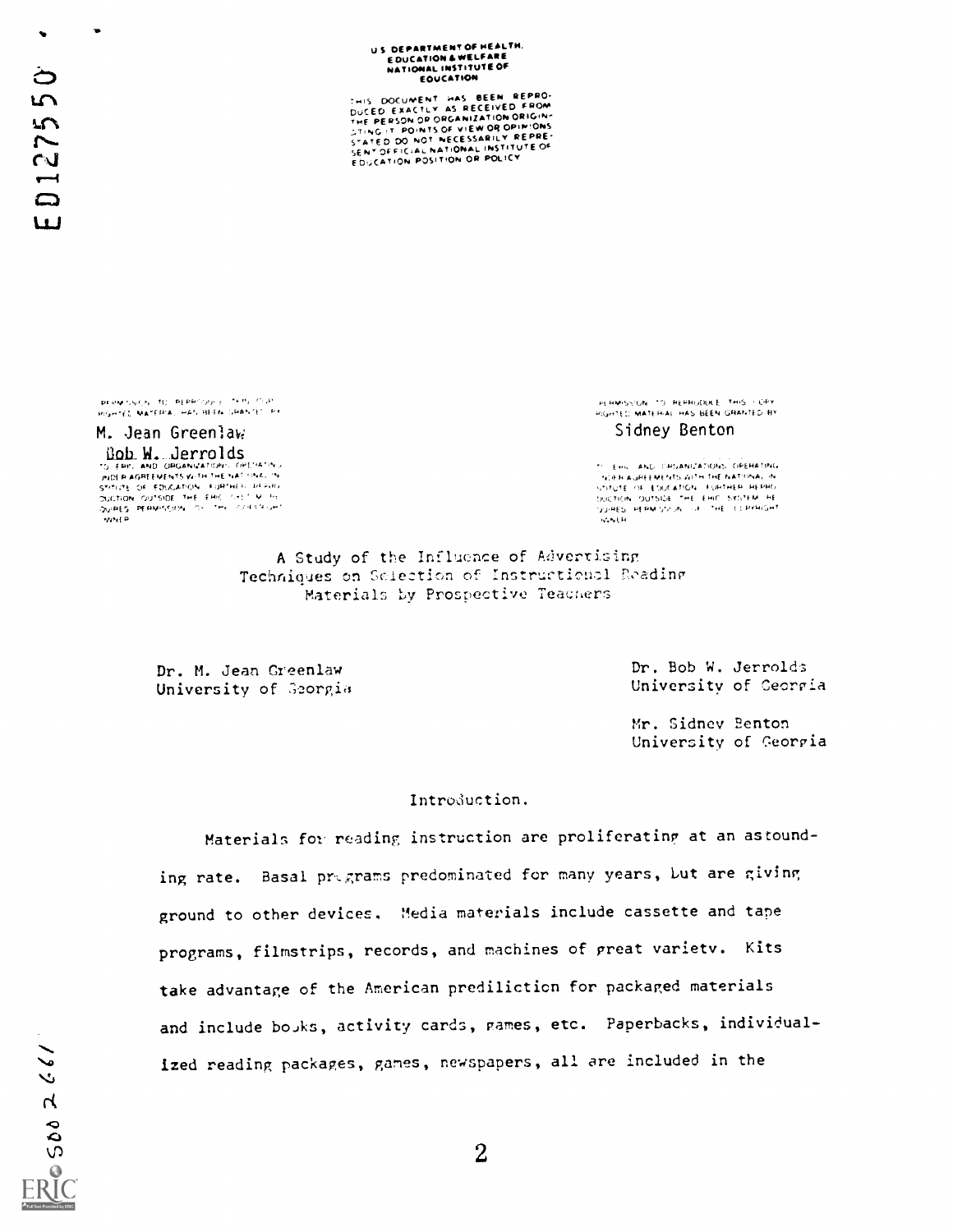forms of reading materials available for purchase. This superabundance coupled with limited budgets and specialized needs raises many questions concerning the selection and purchase of materials. Johnson (1969) and Ruvin (1969) have provided excellent sets of suggestions as to how materials should be selected but all too often these kinds of suggestions are not taken. Materials are generally ordered by teachers or principals in individual schools who are relatively unsophisticated in the sphere of materials evaluation. In some cases the materials themselves are examined, but often materials are purchased on the strength of the descriptive brochures.

Thus, we assume the salection is influenced by the propaganda techniques utilized by these brochures as well as by their attractive formats. Spache (1968) pointed out, "We teachers of reading must face the ugly fact that in considering instructional techniques and materials, we don't er2rc1se the critical thinking that we claim to teach our pupils to do."

The present study was designed to examine modes of sales presentations, holding constant, to a degree, the kinds of propaganda techniques used. Specifically, the investigators sought to learn whether there would be any significant differences in materials selection when subjects choose those material& on the basis of a study of: 1. the advertising brochures 2. the content of the brothures in a plain format 3. the actual materials themselves.

### Procedure.

Materials housed In the University of Georgia materials center were matched with their descriptive brochures and classified into



3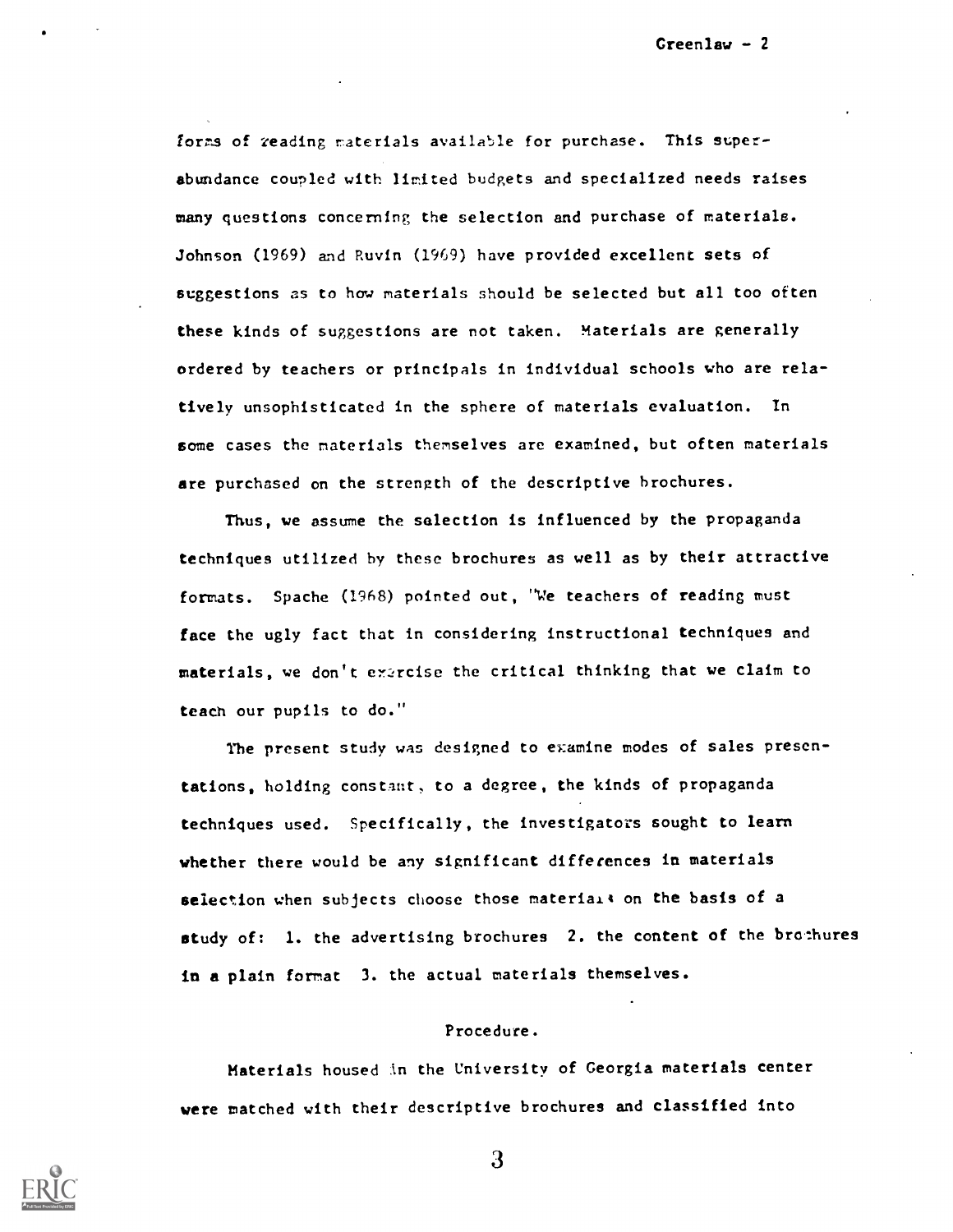seven catagories: paperbacks; high-interest/low vocabulary; games; kits; individualized reading packages; media; and supplementary materials. Twenty-one sets of materials were then selected by randomly choosing three materials from each classification.

A pilot study was then rin with a class of 27 graduate students enrolled in a materials evaluation course. Classroom instruction was provided in recognizing the seven propaganda techniques described by Smith (1963) and Heilman (1977). These propaganda techniques were: glittering genet iities; name calling; transfer; testimonial; plain folks; band wagon; and card stacking.

Each subject in the pilot study was instructed to identify the dominant propaganda technique in each of the twenty-one brochures. Six brochures were clearly identified which had one of six different propaganda techniques as their dominant technique. No brochure was identifled that had "plain folks" as its dominant propaganda technique. In fact, this particular technique was not mentioned by any pilot subject concerning any of the twenty-one brochures. The six brochures that were identified and their corresponding materials were selected for the final study.

To determine whether some subjects might be sold by the format and art work on the brochure, a special mode of presentation was provided. All the content of the brochures was typed and mimeographed.

Two classes of undergraduates, elementary education majors who were taking the beginning coutse in reading, were selected as subjects for the main study. These naive subjects were selected to preclude their being familiar with any of the materials. Within each class



4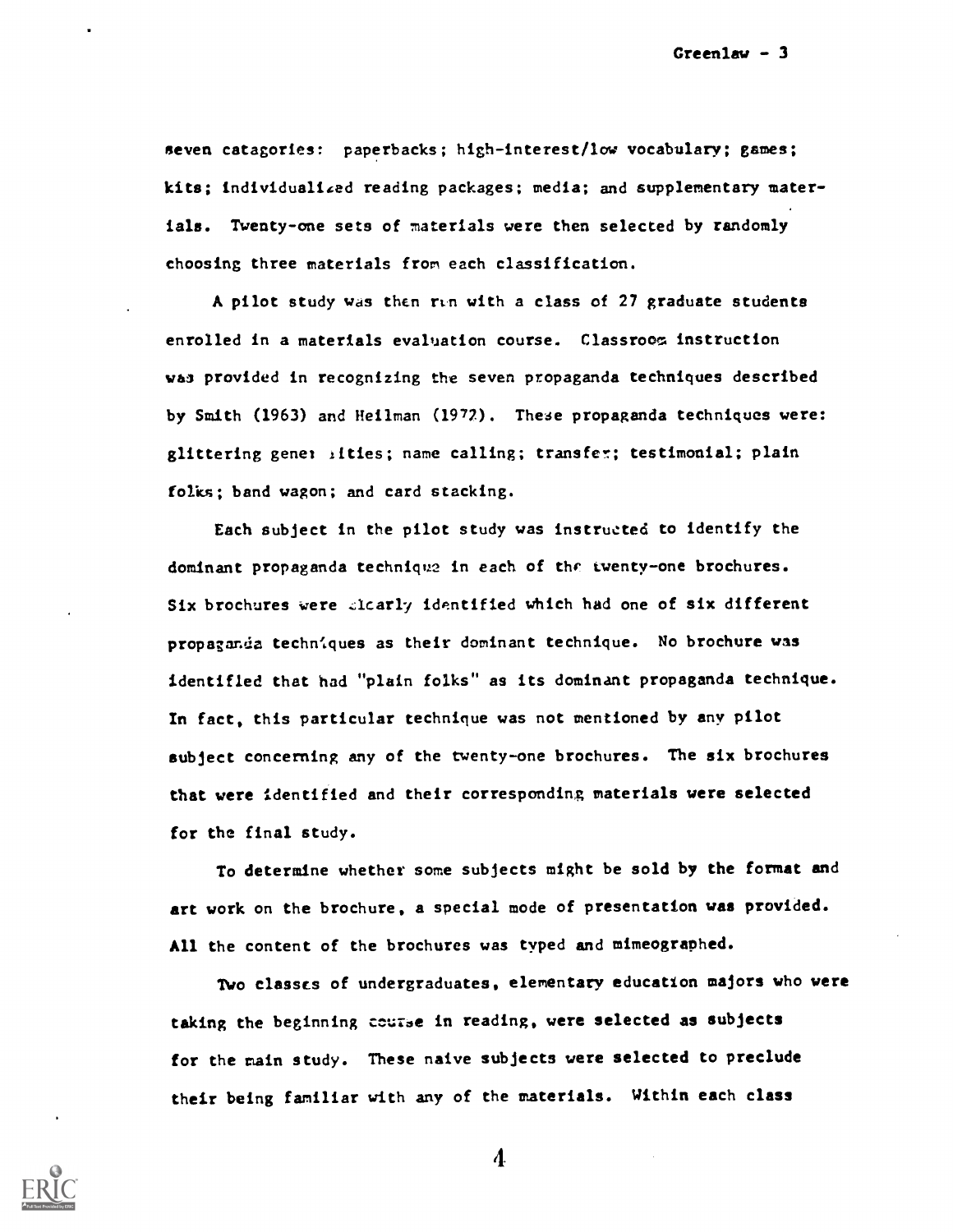these subjects were randomly assigned to three modes of presentation. Group One was asked to study the actual materials and rate them. Group Two was asked to productive six brochures and rate the materials they described. Group Three was asked to study the six sets of mimeographed materials and rote the materials described. All groups were instructed that they had thirty minutes in which to study their assigned materials. At the end of that time they were given the rating sheets. These instructions were on the rating sheet.

Without considering cost or ease of purchasing, you are to rank the above size cets of materials, in terms of the contribution weekelleve they would make to a school's reading program. You are to assume your school has a reasonable amount of renew to spend, but you cannot afford to buy things of needigible value. Rank the six sets of materials according to the following:

I strongly advise curchasing this material ---------------------4 I advise purceasing this material --------------------------------3 I advise analysis purchasing this material-----------------I strongly adulte anoinst purchasing this material--------1 The groups were measured that their assignments were different and the

The rations were dear on a four point scale developed by the authors for ration instructional materials. No neutral point was provided since this is the usual case in questions concerning materials purchasing in the prblic schools.

assignments were pretented as a regular part of their course work.

#### Results.

An analysis of variance, reported in Table 1, revealed that there were no significant differences between the three modes of presentation,



 $5^{\circ}$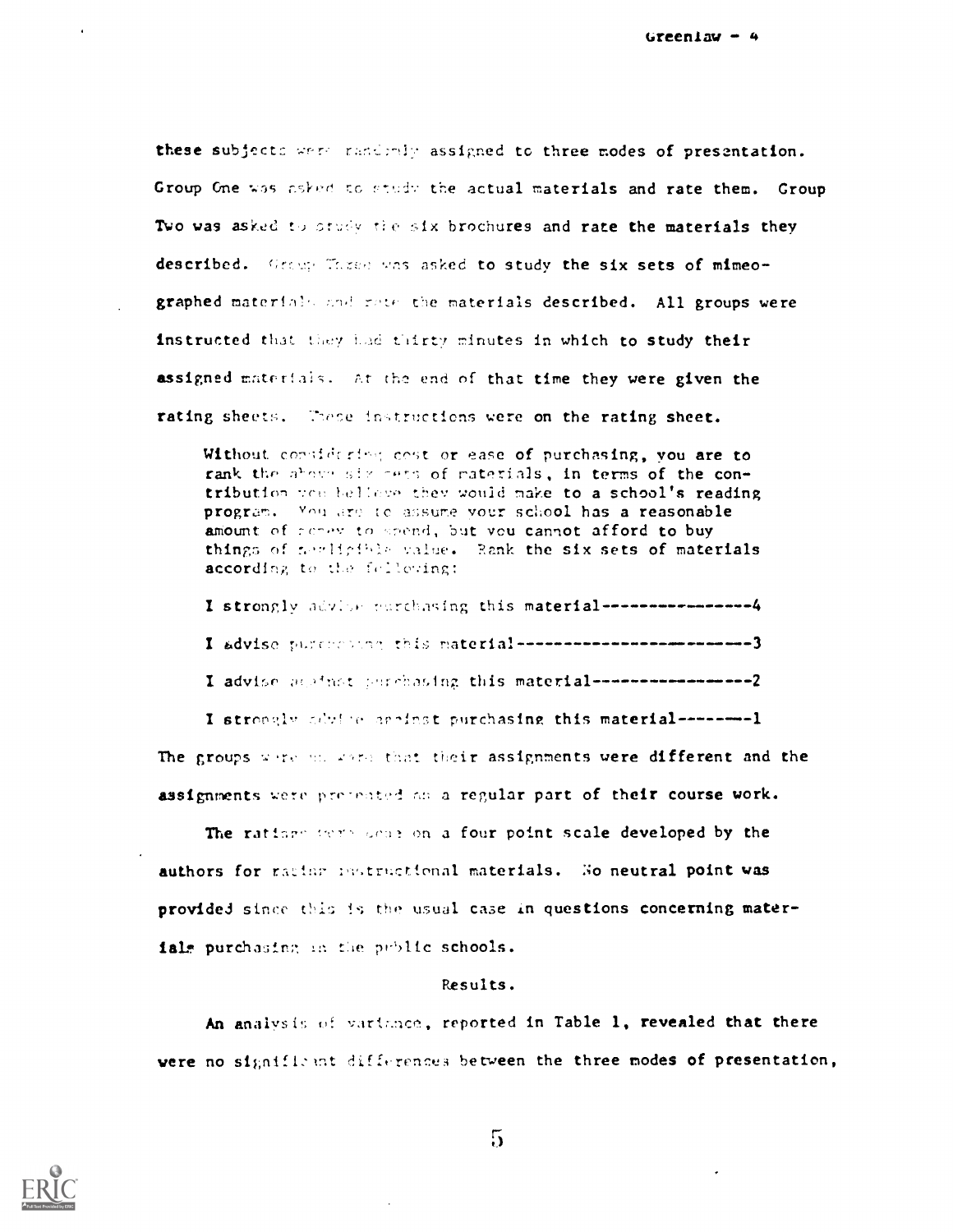the two classes or the interaction of the modes of presentation and the classes.

There were significant differences at the .01 level in the way the six materials were rated and in the interaction of the modes of presentation and materials. The interaction of classes and materials was significant at the .05 level while interaction of modes of presentation, classes and materials was not significant.

# Insert Table 1

Although the ratings of the materials were significantly different, the investigators were not concerned with determining which ones were different. However, the interaction between materials and modes of presentation was of concern in the study. Although an analysis of the material ratings was significant at the .01 level, it cannot be unambiguously evaluated because of a significant interaction between the material and the mode of presentation shown in Figure 1. It may be

# Insert Figure I

seen that there is a definite ordering of the value of the materials; however, the ordering was not consistent acrost the mode of presentation. The group that had the materials seems to give unique results from the other two modes of presentation (i.e. the ordering of the materials appears to be different from the other two.) See also Tables 2 and 3.

# Insert Tables 7 and 3



 $\ddot{\mathbf{0}}$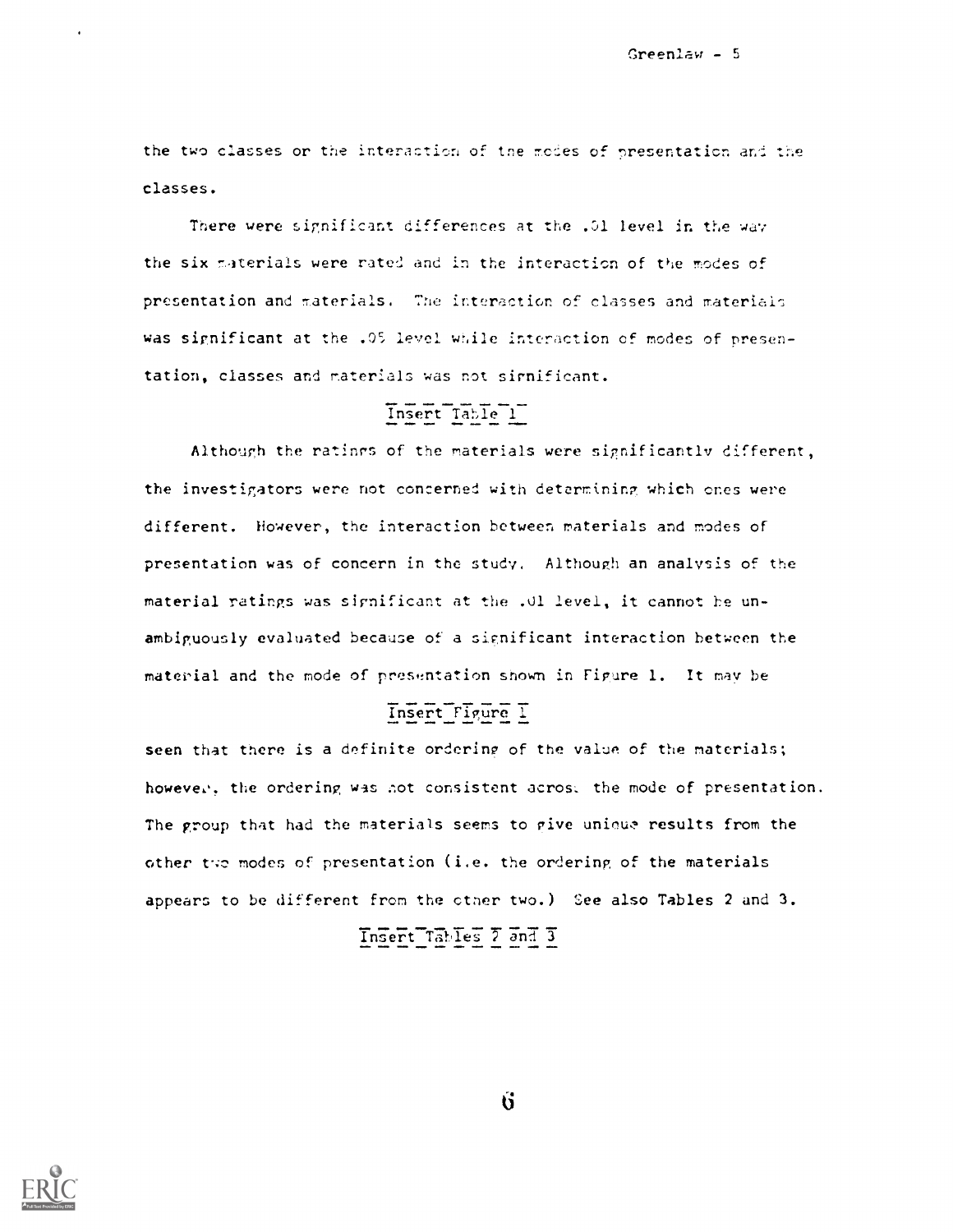### Conclusions.

There were no significant differences in the ratings for possible purchase of materials representing six different advertising propaganda techniques when the subjects studied the actual materials, when they studied the brochures describing the materials and when they studied the content of the brochures in mimeographed form.

Subjects did rate the materials significantly differently, but this finding was beclouded by interaction effects of the materials and modes of presentation and the interaction effects of the materials and the two classes.

#### References.

- Heilman, Arthur W. Principles and Practices of Teaching Reading, 3rd Idition. Columbus, Onio: Charles L. Merrill Publication Company, 1972. Pp. 537-528.
- Johnson, Eleanor M. Educational Principles for Evaluating New Instructional Materials. Peading and Realism. Proceedings of the Thirteenth Annual Convention, International Reading Association, Newark, Delaware, 1969. Pp. 185-189.
- Ruvin, Harold. Research problems. Journal of Education, 1969, 152  $(1), 38 - 44.$
- Smith, Wila Banton. Peading Instruction for Today's Children.<br>Prentice Hall, Incorporated. Laglewood Cliffs, New Jersey, 1963.  $Pp. 272-276.$
- Spache, George D. "Charlatanism in Reading How Can the Public De Protected." Presentation at the Thirteenth Annual Convention, International Realing Association, Boston, Massachusetts, 1969.

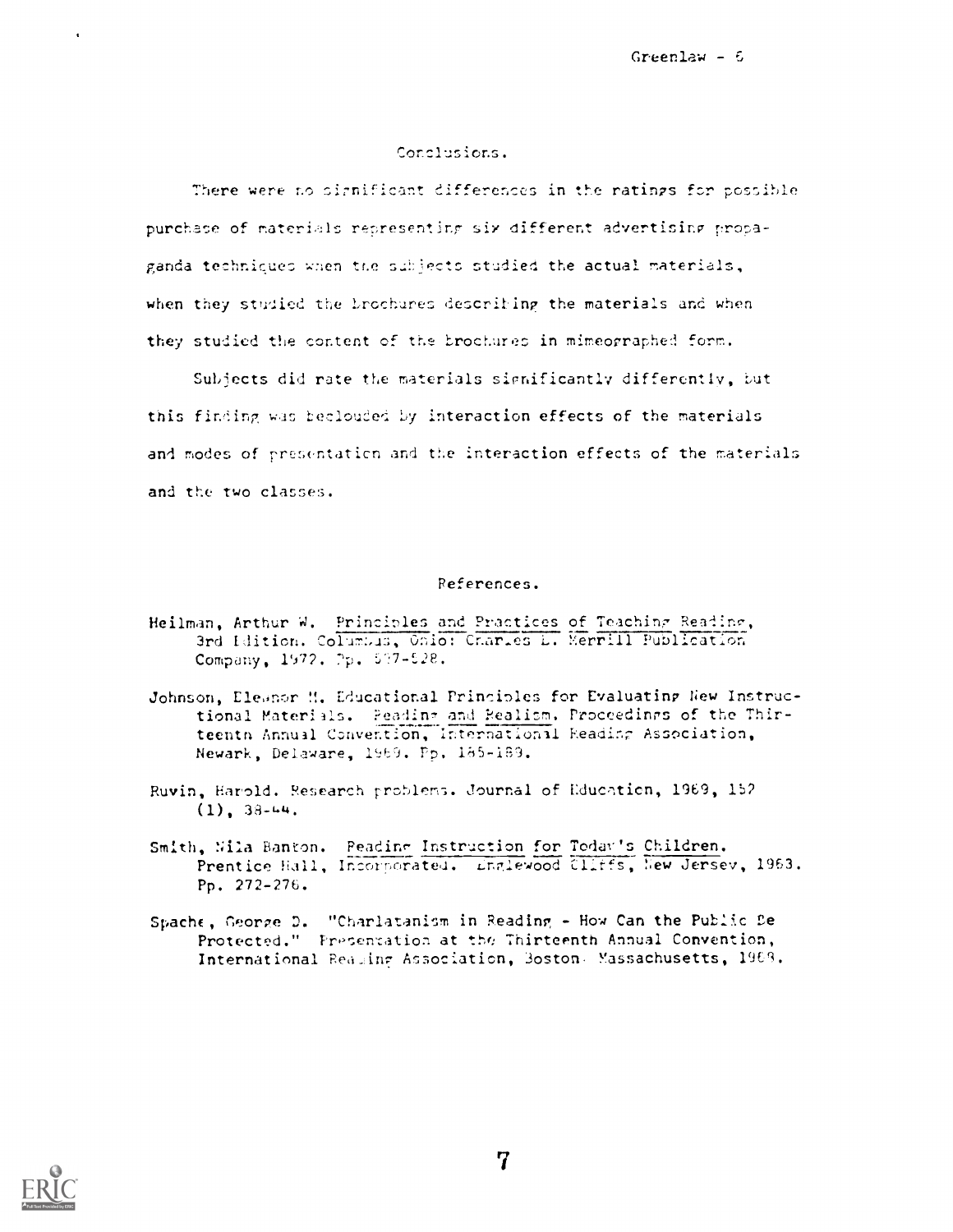### Table 1

 $\ddot{\bullet}$ 

Analysis of Variance of Patings of Tix Sets of Reading Materials by Three Modes of Presentation

| Source of Variation                     | d.f.           | M.S.   | F-Pation  |
|-----------------------------------------|----------------|--------|-----------|
| Between Ss                              |                |        |           |
| Groups $(6)$<br>(modes of presentation) | $\overline{2}$ | .3472  | .6134     |
| Classes (C)                             | $\mathbf 1$    | .2612  | ,4968     |
| GC                                      | $\overline{c}$ | .3751  | .6627     |
| Error                                   | 42             | .5560  |           |
| Within Ss                               |                |        |           |
| Materials (M)                           | 5              | 7.9285 | 10.106344 |
| <b>GM</b>                               | 10             | 2.1097 | 2.898344  |
| <b>CH</b>                               | $\mathsf S$    | 2.0563 | 2.9655#   |
| GCM                                     | 10             | 1.0975 | 1.5684    |
| Error                                   | 210            | .6934  |           |

## .01 level of significance

# .05 level of significance

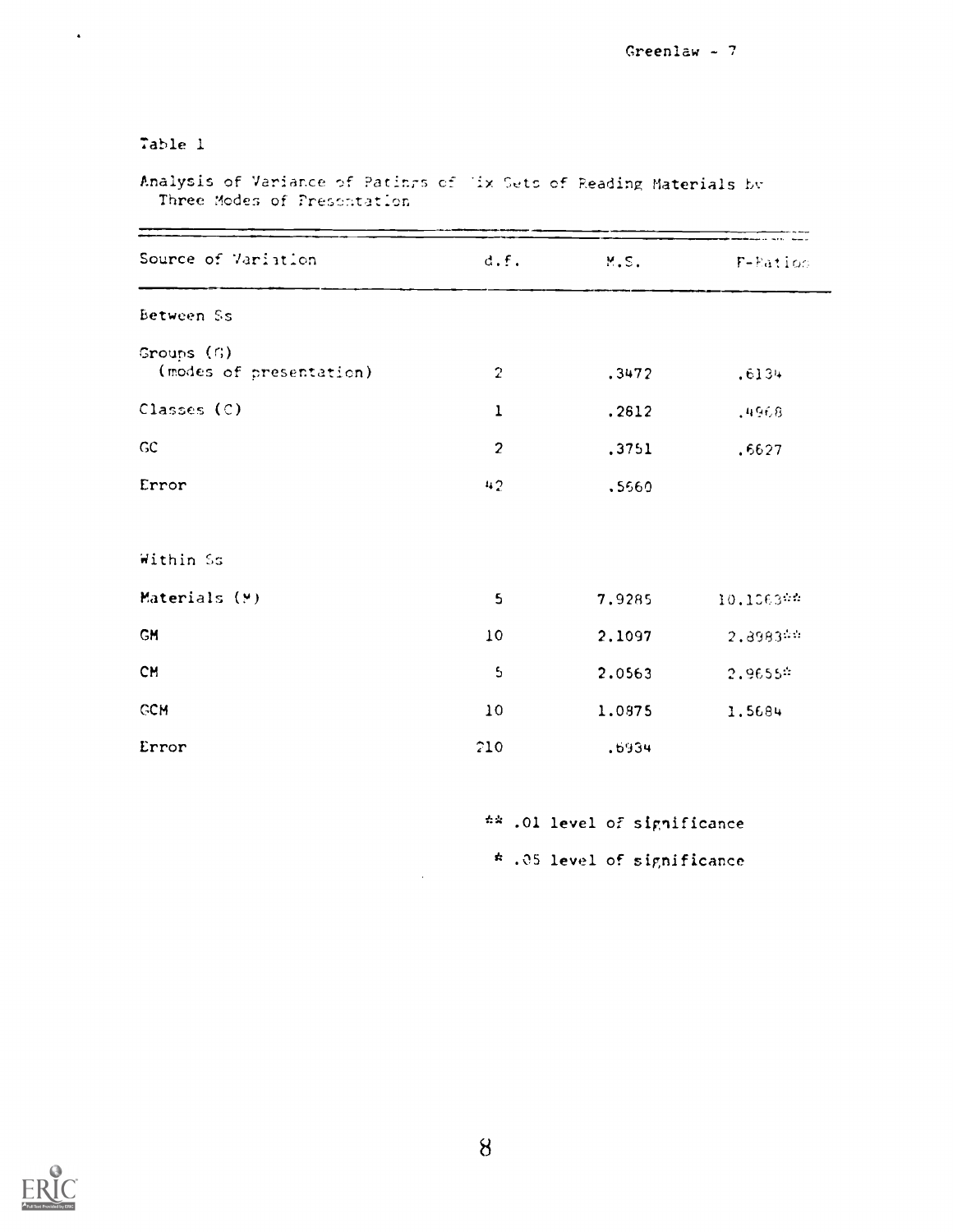$\bullet$ 

## Figure 1

Interaction Between SIx Sets of Peading Materials and Three Modes of Presentation (G)



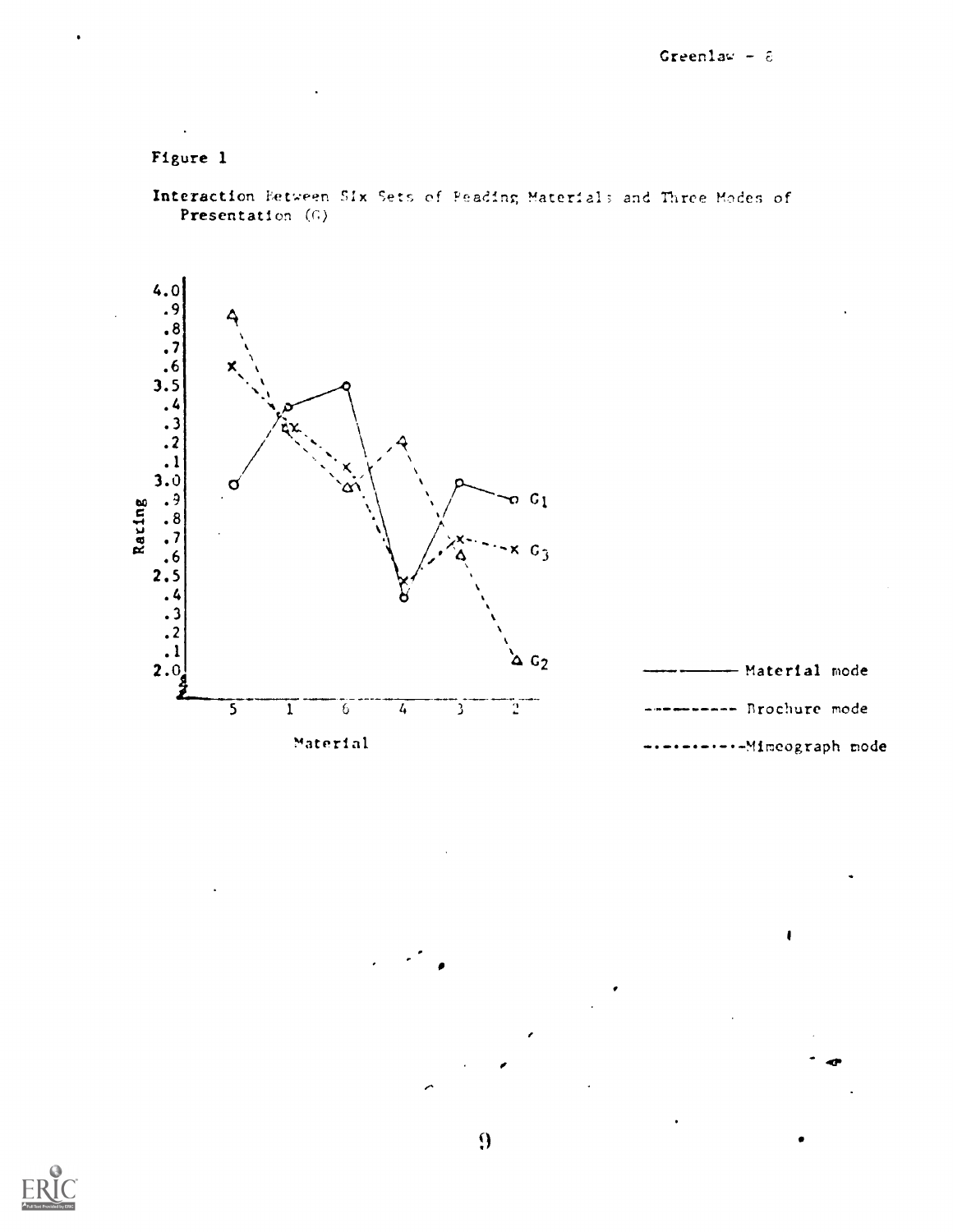Table 2

 $\bullet$ 

Average Ratings Civen to Six Sets of Reading Materials by Three Modes of Presentation

|                              |        |                                     |                         | Material |        |        |                 |
|------------------------------|--------|-------------------------------------|-------------------------|----------|--------|--------|-----------------|
| Mode                         |        | $\overline{2}$                      | $\overline{\mathbf{3}}$ | 4        | 5      | 6      | Mode<br>Average |
| G <sub>1</sub><br>(material) |        | $3.3750$ $2.8125$ $3.0625$ $2.4375$ |                         |          | 3.0000 | 3.5000 | 3.0312          |
| $G_{2}$<br>(brochure)        |        | 3.3125 2.1210 2.6250 3.1875 3.8750  |                         |          |        | 3.1250 | 3.0417          |
| $G_{3}$<br>(mimeograph)      |        | 3.3125 2.6250 2.3750 2.5000 3.6250  |                         |          |        | 3.1250 | 2.9271          |
| Material<br>Average          | 3.3333 | 2.5208                              | 2.6875 2.7083           |          | 3.5000 | 3.2500 |                 |

### Table 3

 $\overline{\phantom{a}}$ 

 $\ddot{\phantom{1}}$ 

Ordering of Six 52ts of Reading Materials by the Three Modes of Presentation

|                                  |                |                   | Material Number |               |                         |                         |
|----------------------------------|----------------|-------------------|-----------------|---------------|-------------------------|-------------------------|
| $G_{1}$<br>(material)            | 6 <sup>1</sup> | $\sim$ 1.1 $\sim$ | $3 \quad 5$     |               | $\frac{2}{3}$           | $\frac{1}{2}$           |
| G <sub>2</sub><br>(brochure)     | $5 -$          |                   |                 | $1 \t 4 \t 6$ | $\overline{\mathbf{3}}$ | $\overline{\mathbf{2}}$ |
| $\frac{c_3}{\text{interograph}}$ | 5              | $\mathbf{1}$      |                 | $6\qquad2$    | $\overline{4}$          | 3                       |
| Overall order                    |                | 1                 | -6              | $\frac{1}{2}$ |                         |                         |



 $\hat{\boldsymbol{\epsilon}}$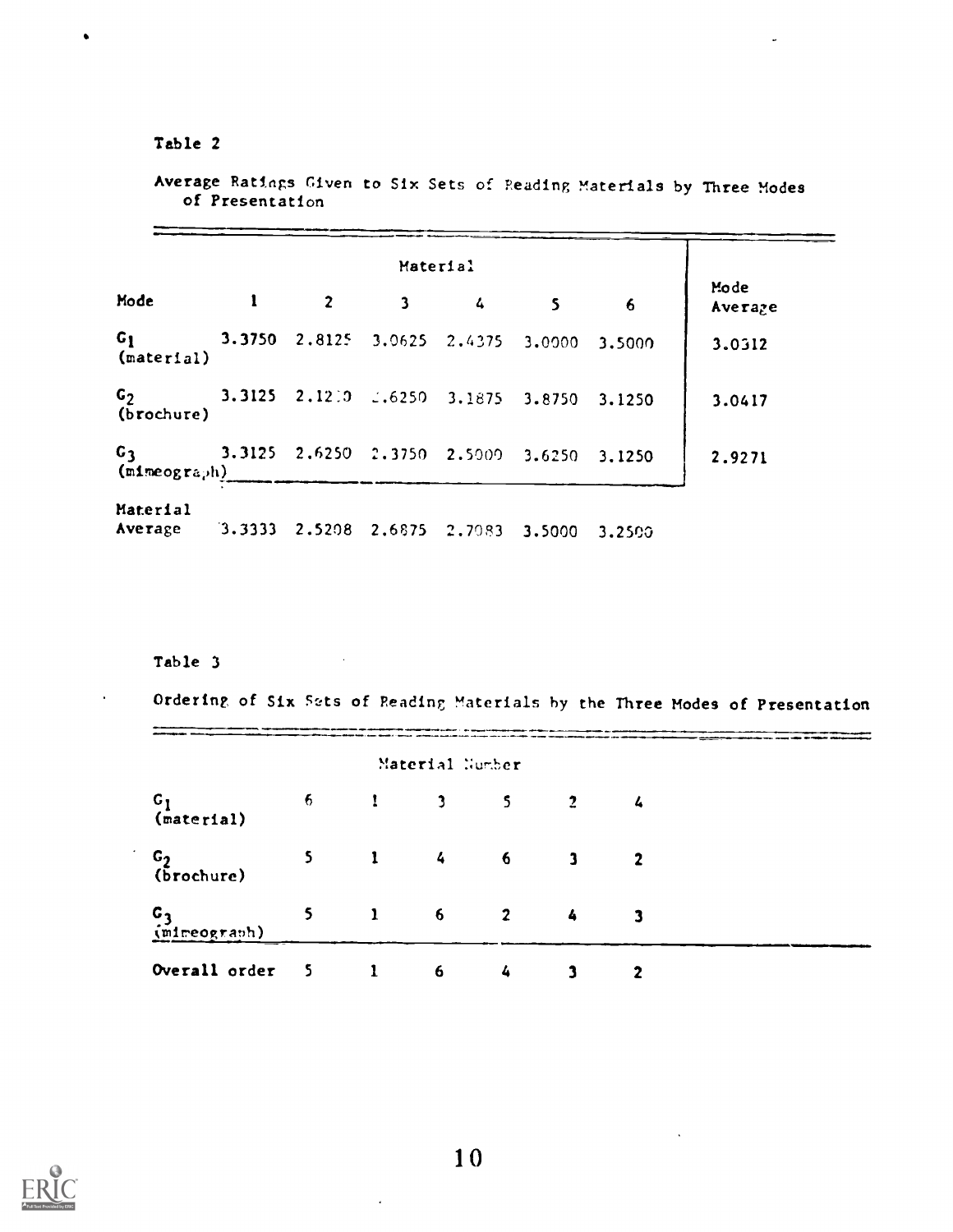